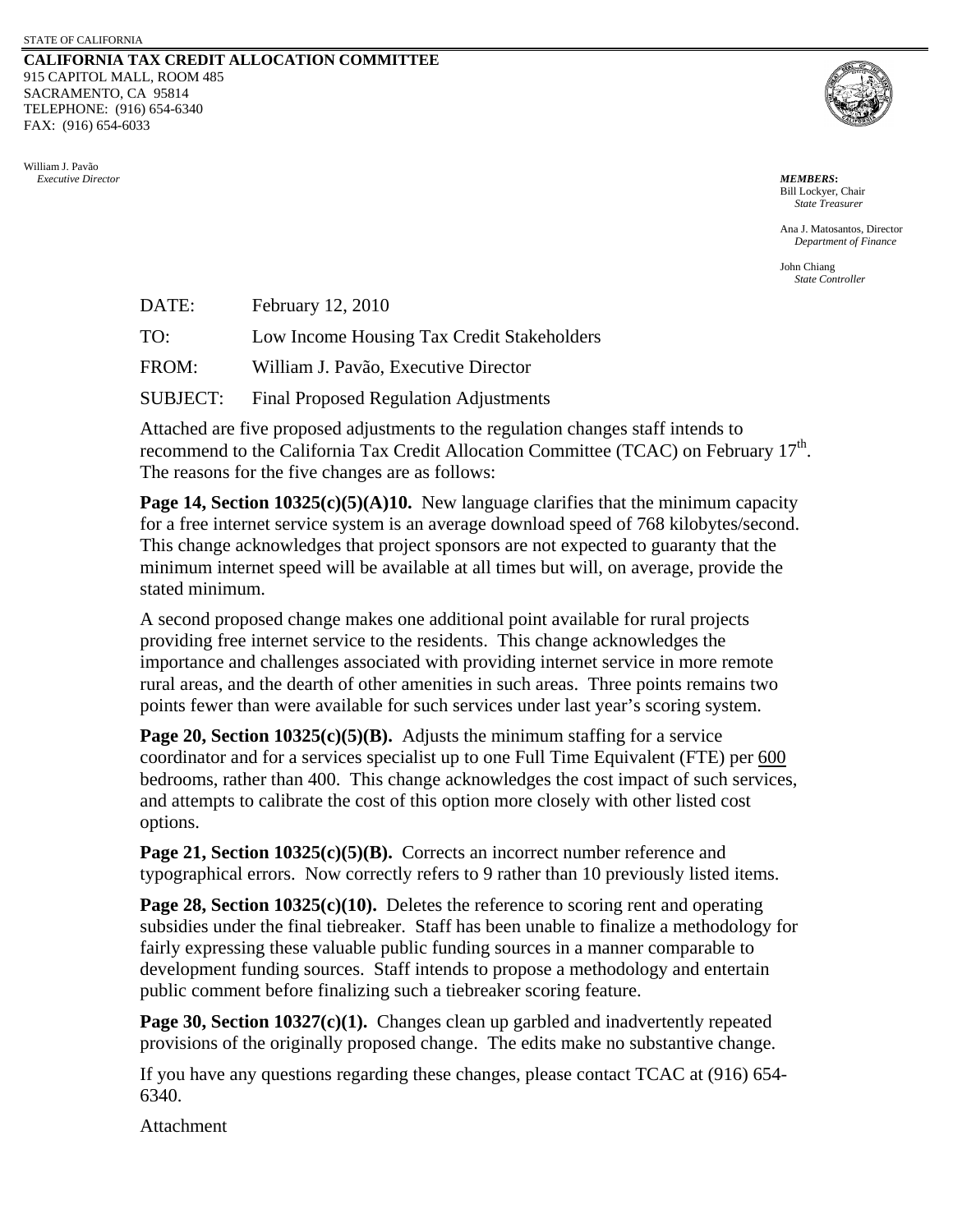A small set of commenters suggested that points be available for either site amenity or service amenity scoring. Also, one commenter asked that TCAC state minimum capacity standards for a free internet system.

**Response:** For the reasons previously stated, TCAC staff continues to endorse the originally proposed change. However, TCAC proposes incorporating one commenter's suggested addition of a federal housing program minimum standard for such systems' capacity.

Staff does not recommend leaving the option available under "service amenity" scoring since to do so could dilute TCAC's efforts to reward counseling and other specified services in that category.

### **Revised Proposed Change:**

10. High speed internet service, with a minimum average download speed of 768 kilobytes/second capacity, must be provided in made available to each unit for a minimum of 10 years, free of charge to the tenants, and available within 6 months of the project's placed-in-service date. Contracts with service providers must be documented within the application. Will serve letters or other documentation of internet Will serve letters or other documentation of internet availability must be documented within the application. If internet is selected as an option in the application it must be provided even if it is not needed for points.<br>2 points (3 points for rural projects) \_\_\_\_\_\_\_\_\_\_\_\_\_\_\_\_\_\_\_\_\_\_\_\_\_\_\_\_\_\_\_\_\_\_\_\_\_\_\_\_\_\_\_\_\_\_\_\_\_\_\_\_

#### **Section 10325(c)(5)(B)**

# **Initial Proposed Change:**

Service Amenities: Amenities must be appropriate to the tenant population served and committed for a minimum of 10 years. Physical space for such amenities must be available when the development is placed-in-service, and the amenities must be available within 6 months of the project's placed-in-service date. To receive points in this category, programs must be of a regular, ongoing nature and provided to tenants free of charge, except for day care services. Services must be provided on-site except that projects may use off-site services within 1/2 mile of the development provided that they have a written agreement with the service provider enabling the development's tenants to use the services free of charge (except for day care and any charges required by law) and that demonstrate that provision of on-site services would be duplicative. Referral services will not be eligible for points. Contracts with service providers, service provider experience, and evidence that physical space will be provided must be documented within the application. To receive points for service amenities the application must propose a combined annual value of at least \$10,000, or \$5,000 for projects of 20 units or fewer, for those services. Any donated services must be assigned a dollar value by the provider of those services. To receive service amenities points, applications must contain a detailed budget clearly displaying all anticipated income and expenses associated with the projects services program. Having a bona fide service coordinator (not the on-site manager, for example) may count for 5 points in this category, provided that the experience of the coordinator, the duties of the coordinator, and a budget to pay for the coordinator are included in the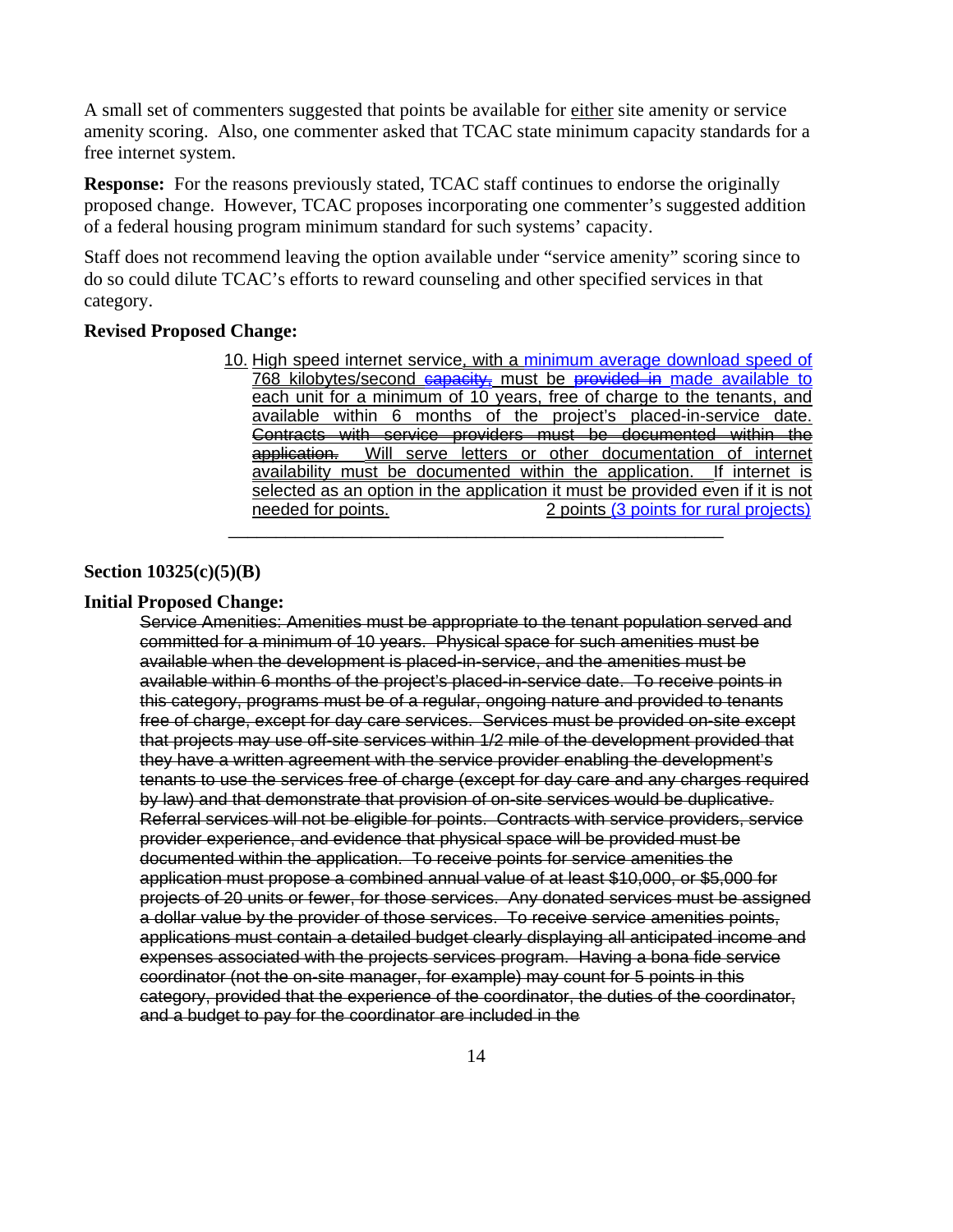development's tenants to use the services free of charge (except for day care and any charges required by law) and that demonstrate that provision of on-site services would be duplicative. All organizations providing services for which the project is claiming service amenities points must have at least 24 months experience providing services to one of the target populations to be served by the project.

No more than 10 points will be awarded in this category.

Amenities may include, but are not limited to:

- 1. Service Coordinator. Responsibilities must include, but are not limited to: (a) providing tenants with information about available services in the community, (b) assisting tenants to access services through referral and advocacy, and (c) organizing community-building and/or other enrichment activities for tenants (such as holiday events, tenant council, etc.). Minimum ratio of 1 Full Time Equivalent (FTE) Service Coordinator to 200 tenants 400 600 bedrooms. May not be the same position as #2 or #3. **Figure 1.** The second second second second second second second second second second second second second second second second second second second second second second second second second second se
- 2. Case Manager. Responsibilities must include (but are not limited to) working with tenants to develop and implement an individualized service plan, goal plan or independent living plan. Minimum ratio of 1 FTE Case Manager to 50 tenants 100 bedrooms. May not be the same position as #1 or #3. 5 points

- 3. Other Services Specialist. Must provide individualized assistance, counseling and/or advocacy to tenants, such as to assist them to access education, secure employment, secure benefits, gain skills or improve health and wellness. Includes, but is not limited to: Vocational/Employment Counselor, ADL or Supported Living Specialist, Substance Abuse or Mental Health Counselor, Peer Counselor, Domestic Violence Counselor. Minimum ratio of 1 FTE Services Specialist to 400 tenants 400 600 bedrooms. May not be the same position as  $#4$  or  $#2.$   $\hfill$   $\hfill$   $\hfill$   $\hfill$   $\hfill$   $\hfill$   $\hfill$   $\hfill$   $\hfill$   $\hfill$   $\hfill$   $\hfill$   $\hfill$   $\hfill$   $\hfill$   $\hfill$   $\hfill$   $\hfill$   $\hfill$   $\hfill$   $\hfill$   $\hfill$   $\hfill$   $\hfill$   $\hfill$   $\hfill$   $\hfill$   $\hfill$   $\hfill$   $\hfill$   $\hfill$
- 4. Adult educational classes. Includes, but is not limited to: Financial literacy, computer training, home-buyer education, GED classes, and resume building classes. Must provide a minimum of  $\frac{20}{20}$  60 hours of instruction each year (40 30 hours for small developments of 20 units or less). May not be the same as #5. 5 points
- 5. Health and wellness or skill-building classes. Includes, but is not limited to: ESL, nutrition class, exercise class, health information/awareness, art class, parenting class, on-site food cultivation and preparation classes, and smoking cessation classes. Must provide a minimum of  $80$  60 hours of instruction each year (40 30 hours for small developments of 20 units or less). May not be the same as #4. 5 points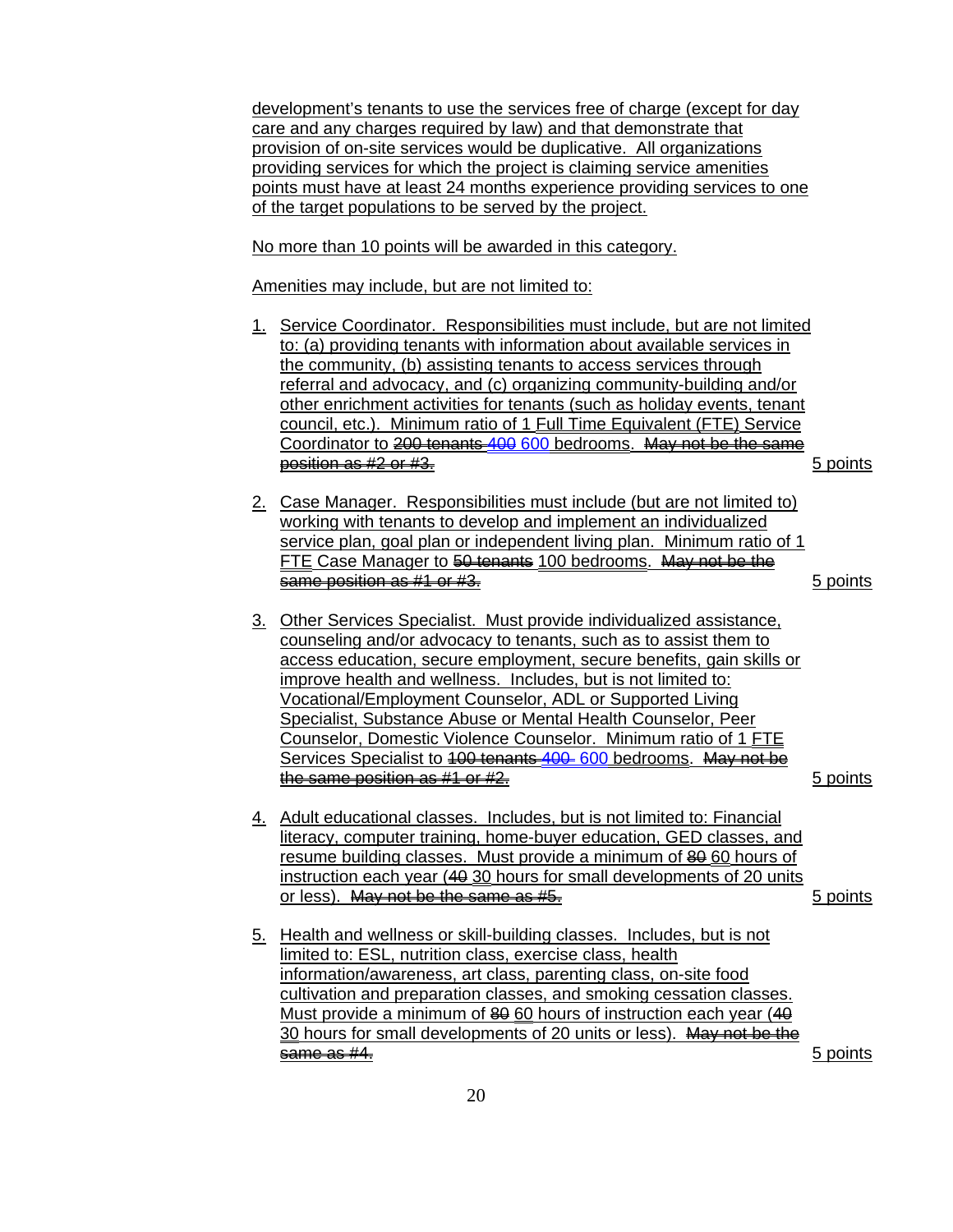| 6. Individual devolopment account (IDA) or matched savings program                                                                                                                                                                                                                                                                                                                                                                                                                                                                                                                                                                                                                                                                                                                                                                                  |                   |  |
|-----------------------------------------------------------------------------------------------------------------------------------------------------------------------------------------------------------------------------------------------------------------------------------------------------------------------------------------------------------------------------------------------------------------------------------------------------------------------------------------------------------------------------------------------------------------------------------------------------------------------------------------------------------------------------------------------------------------------------------------------------------------------------------------------------------------------------------------------------|-------------------|--|
| provided by appropriately-licensed organization or individual for                                                                                                                                                                                                                                                                                                                                                                                                                                                                                                                                                                                                                                                                                                                                                                                   |                   |  |
| tenants.                                                                                                                                                                                                                                                                                                                                                                                                                                                                                                                                                                                                                                                                                                                                                                                                                                            | <del>DOINIS</del> |  |
| 76. Health services provided by appropriately-licensed organization or<br>individual. Includes but is not limited to: health clinic, adult day health<br>center, medication management services.                                                                                                                                                                                                                                                                                                                                                                                                                                                                                                                                                                                                                                                    | 5 points          |  |
| 87. Behavioral health services provided by appropriately-licensed<br>organization or individual. Includes but is not limited to: mental health<br>services and treatment, substance abuse services and treatment.                                                                                                                                                                                                                                                                                                                                                                                                                                                                                                                                                                                                                                   | 5 points          |  |
| 98. Licensed child care. Must be available 20 hours or more per week,<br>Monday through Friday, to residents of the development. (Only for<br>large family projects or other projects in which at least 50% 30% of<br>units are three bedrooms are or larger for families).                                                                                                                                                                                                                                                                                                                                                                                                                                                                                                                                                                         | 5 points          |  |
| 409. After school program for school age children. Includes, but is not limited to<br>tutoring, mentoring, homework club, art and recreational activities. Minimum of<br>10 hours per week, Monday to Friday, offered throughout the school year.<br>(Only for large family projects or other projects in which at least 50% 30% of<br>units are three bedrooms are or larger for families).<br>Items 1 through 9 are mutually exclusive. One proposed service may not<br>receive points under two different categories. Applicants may receive ten<br>(10) points for item 4 or 5 if double the minimum hours of instruction is                                                                                                                                                                                                                    | 5 points          |  |
| provided.<br>Documentation must be provided for each category of services for which<br>the applicant is claiming service amenities points and must state the<br>name and address of the organization or entity that will provide the<br>services; describe the services to be provided; state the annual dollar<br>value of the services; commit that services will be provided for a period of<br>10 years; commit that services will be available to tenants of the project<br>free of charge (except for child care services or other charges required by<br>law); name the project to which the services are being committed.<br>Organizations providing in-kind or donated service must estimate the<br>value of those services. Volunteer time may be valued at \$10 per hour.<br>Documentation may take the form of a contract for services, |                   |  |

Memorandum of Understanding (MOU), or commitment letter on agency letterhead committing to provide services for at least one year.

For projects claiming points for items 1, 2 or 3, a position description must be provided. Services delivered by the on-site Property Manager or other property management staff will not be eligible for points under any category (items 1 through  $\frac{40}{9}$ ).

Applications must include a services sources and uses budget clearly describing all anticipated income and expenses associated with the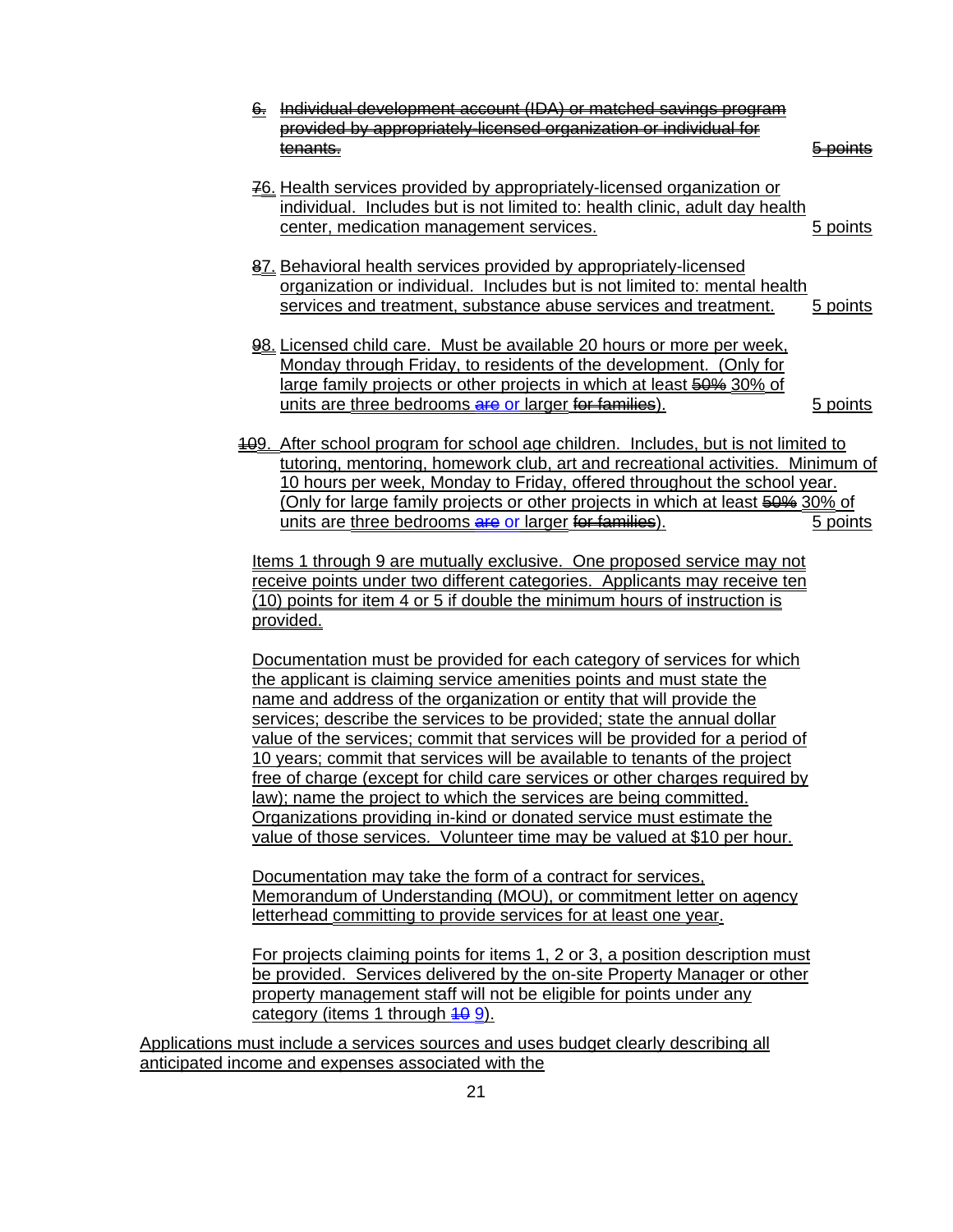include equity commitments related to the Low Income Housing Tax Credits. For purposes of this tiebreaker, total development costs will not include total land costs. Total development costs for purposes of this tiebreaker shall also exclude budgeted developer fee. CTCAC may establish underwriting parameters within its application for private funding sources to assure the reasonableness of the purposed loan amounts. In addition to the above, CTCAC shall award points to projects that have awards of project-based rental or operating subsidy based on the present value of the award amount. TCAC will provide the calculation for determining the additional points in the application.

(b) One (1) minus the ratio of requested unadjusted eligible basis to total residential project development costs.

This ratio These ratios The resulting tiebreaker score must not have decreased when the project is placed-in-service following award or negative points may be awarded.

\_\_\_\_\_\_\_\_\_\_\_\_\_\_\_\_\_\_\_\_\_\_\_\_\_\_\_\_\_\_\_\_\_\_\_\_\_\_\_\_\_\_\_\_\_\_\_\_\_\_\_\_

## **Section 10325(g)(4)**

#### **Initial Proposed Change:**

- (4) Special Needs projects. To be considered Special Needs housing, at least 50% of the Tax Credit units in the project shall serve populations that meet one of the following: are developmentally disabled, are survivors of physical abuse, are homeless, have chronic illness, including HIV and mental illness, are displaced teenage parents (or expectant teenage parents) or another specific group determined by the Executive Director to meet the intent of this housing type. The Executive Director shall have sole discretion in determining whether or not an application meets these requirements. In the case of a development that is less than 75% special needs, the non-special needs units must meet another housing type (for example, large family), although the project will be considered as a special needs project for purposes of Section 10325**.** The application shall meet the following additional threshold requirements:
	- (A) Average income for the special needs units is no more than forty percent (40%) of the area median income;
	- (B) Third party verification from a federal, state or local agency of the availability of services appropriate to the targeted population;
	- (C) The units/building configurations (including community space) shall meet the specific needs of the population;
	- (D) If the project does not have a rental subsidy committed, the applicant shall demonstrate that the target population can pay the proposed rents. For instance, if the target population will rely on General Assistance, the applicant shall show that those receiving such assistance are willing to pay rent at the level proposed;
	- (E) A public agency shall provide direct or indirect long-term financial support for at least fifteen percent (15%) of the total project development costs, or the owner's equity (includes syndication proceeds) shall constitute at least thirty percent (30%) of the total project development costs;
	- (F) Adequate laundry facilities shall be available on the project premises, with no fewer than one washer/dryer per 15 units;